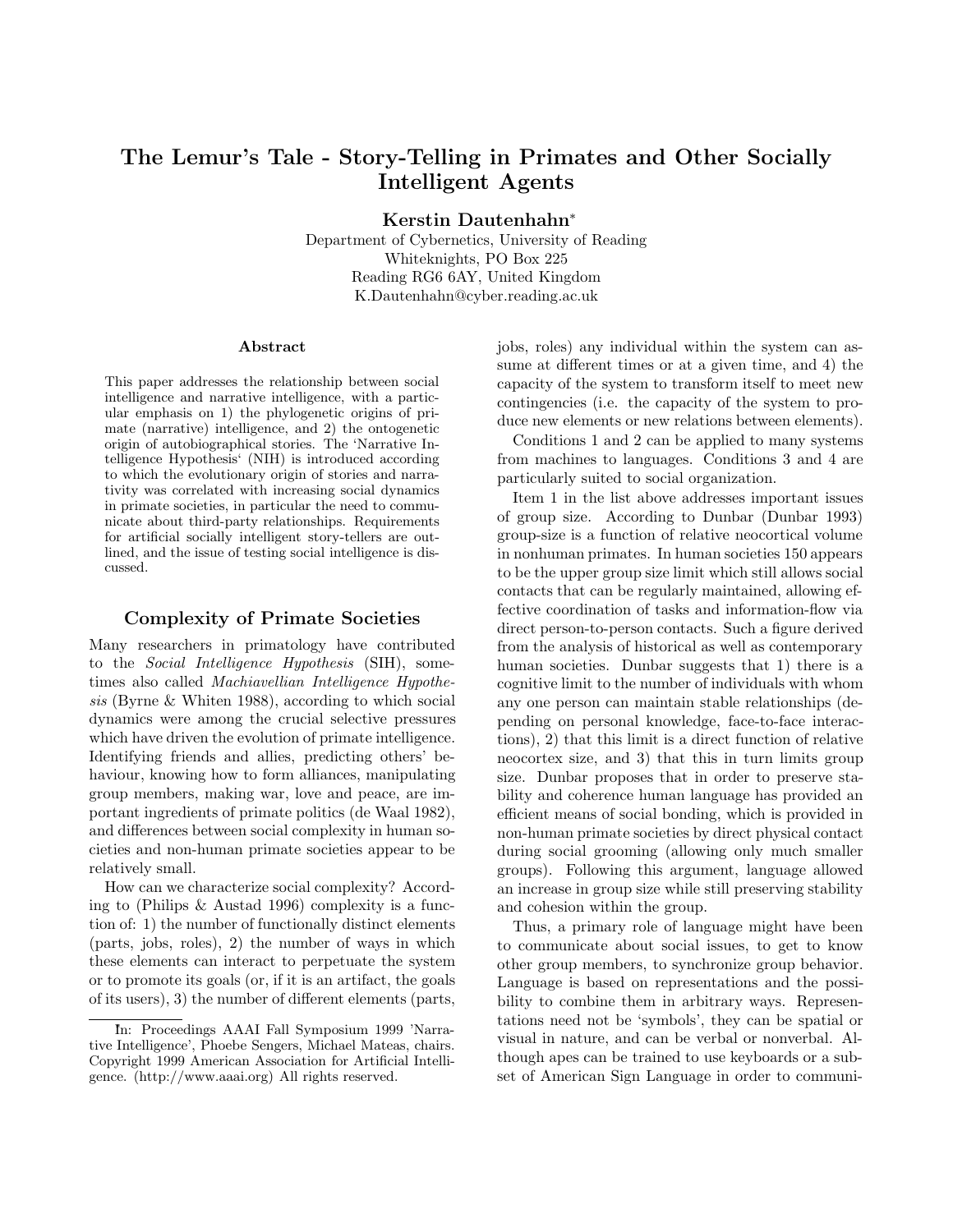cate with humans, they have not developed such representational systems in the wild. Gorillas do not extensively sign to each other, neither do they draw figures in the sand. Obviously there has not been a selective advantage for them in developing representational systems. As Oliphant (Oliphant 1999) points out, a representational system which can learn 'word-meaning' associations need not be computationally very expensive. Brainsize can therefore not be responsible for the fact that humans use representational systems and chimpanzees in the wild do not. However, the form of language as such is meaningless, it requires the cognitive effort to give meaning and to put messages in context. The ability to construct and give meaning to representations is a 'computationally' expensive process, e.g. it requires identification and interpretation of the context of the communicative event, such as the 'personality' of the sender (is he trustworthy?), the relationship between 'sender' and 'recipient' of a message (potential mate?), important third-party relationships, positions in the group hierarchy etc. Thus, one and the same 'message' can have potentially many different interpretations and 'meanings', depending on the complexity of the primate social field (discussed below), the number of different roles an individual can have, and the potential to create new roles and relationships.

Although humans use gestures, 'body language' and other non-verbal means to convey (social) meaning, human communication is dominated by verbal communication which is serial in nature. Thus, given the serial communication channel of human language, what is the best means to communicate social issues, namely learning about the who, what, and why? Physical grooming, the main group cohesion mechanism in nonhuman primates is 'holistic', parallel, spatial, sensual. How can a stream of words convey meaning such as bodily grooming does? Narrative structure seems to be particularly suited: usually a narrative is giving a certain introduction of the characters (making contact between individuals, actors, listener and speaker), develops a plot, namely a sequence of actions that convey meaning (value, pleasurable, unpleasurable), usually with a high point and a resolution (reinforcement or break-up of relationships), and focuses on 'unusual' events rather than stereotypical events. In this way, stories seem to give language a structure which resembles (and goes beyond) physical grooming, namely replacing physical presence and actions by the creation of a mental picture of physical actions, providing the stage, actors, intentions and a storyline. Thus, both story-telling and grooming are social bonding mechanisms, and humans use language extensively to discuss social matters. According to Dunbar (1993) people spend about 60 percent of conversations on gossiping about relationships and personal experiences. Humans use language to learn about other people and thirdparty relationships, to manipulate people, to bond with people, to break-up or reinforce relationships.

Narrativity, the capacity to communicate in terms of stories is therefore regarded an efficient means to communicate social matters, and the origin of narratives might therefore have been a crucial milestone in the evolution of primate social intelligence (Read & Miller 1995). According to what we call the 'Narrative Intelligence Hypothesis' (NIH) the evolutionary origin of stories and narrativity was correlated with increasing social dynamics in primate societies, in particular the need to communicate about third-party relationships. In the following sections we analyze the primate social field, and in more depth social understanding and the role of narrative in autobiography.

Evidence suggests that the evolution of the human story-telling mind was strongly correlated with the evolution of complex mechanisms of social understanding and a complex social field. This suggests that if we intend to develop a socially intelligent agent (Dautenhahn 1998) which can truly understand and respond to stories in human-agent interaction then we need to model at least to a certain extend social relationships and primate social life.

## **The Primate Social Field**

The primate family tree split up about forty million years ago into prosimians which might resemble early arboreal primates (e.g. lemurs), and anthropoids (monkeys, apes, incl. humans). The problems of social life are especially complex for species whose cognitive skills create a complex 'social field' which is based on several fundamental components:

1) Individuals specifically recognize other individuals in their groups. Primate societies are 'individualized societies'. It is thought that many mammalian species are able to recognize individual group mates and remember past interactions with them but it is not established whether they understand third party relationships, which would seem to be a skill only possessed by primates. Two separate mechanisms have been proposed for kin-recognition: early familiarity (i.e. previous experience with individuals in question) and phenotypic matching (using visual or non-visual cues). Generally it is assumed that kin recognition in primates depends on previous experience. However, chimpanzees have been shown to match related but unknown individuals by visual cues, in the same way as humans can match persons in a family album. In the wild, chimpanzees form loosely organized fission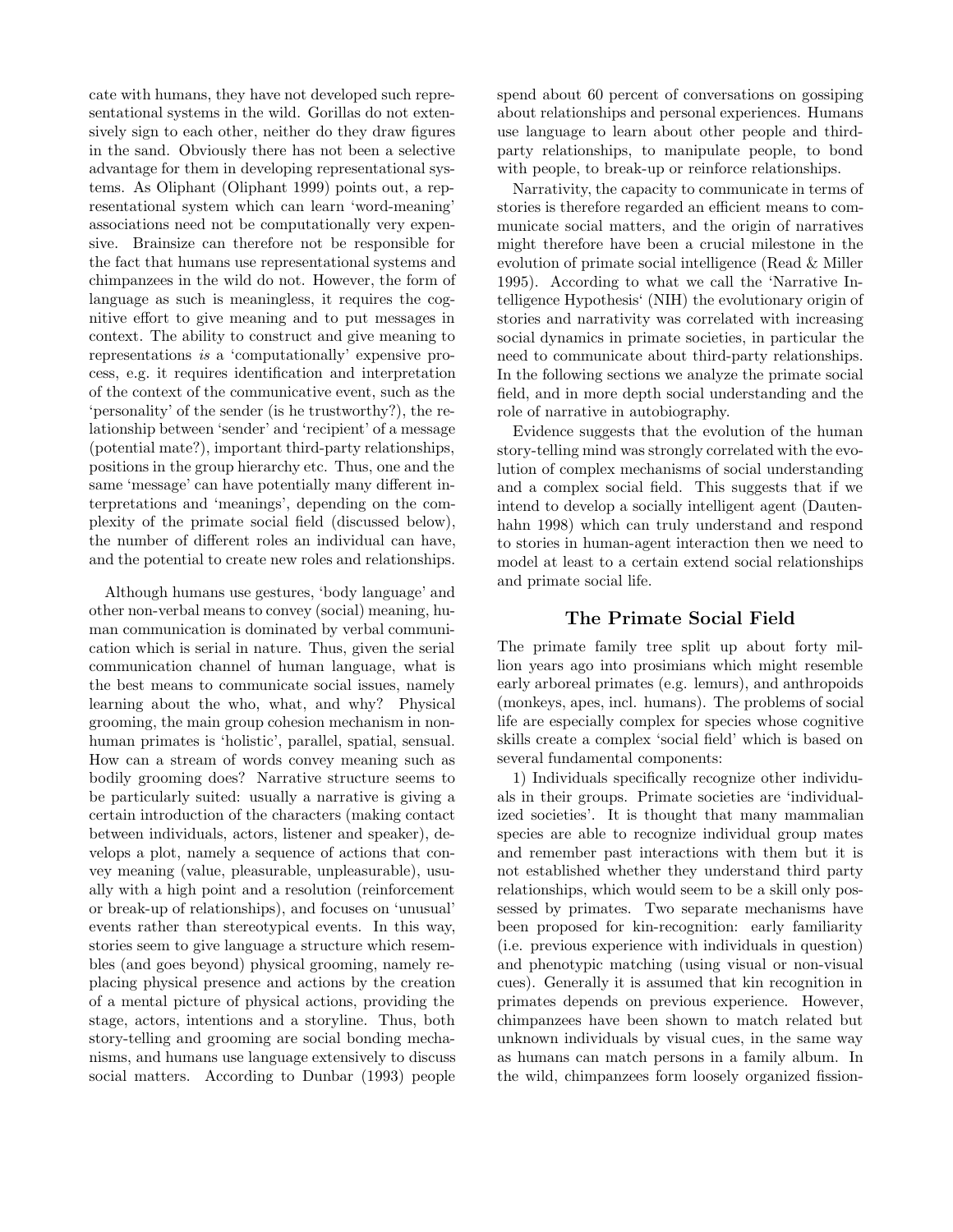fusion communities where even closely related individuals spend considerable time apart. Under such conditions phenotypic kin recognition could be greatly advantageous. As Parr and de Waal showed (Parr & de Waal 1999) chimpanzees can perceive similarities in the faces of related but unfamilar individuals, indicating visual kin recognition at a purely phenotypic level. Their results show that chimpanzees can match very well faces of mothers and their sons, but not mother-daughter pairs. This preference might be due to the particular ecological and social conditions of chimpanzee life.

How individual recognition substantially increases social complexity is shown by the following example described in (Philips & Austad 1996):

"...imagine a social group composed of six individuals, two unrelated sets of three full siblings. Consider an individual within that group seeking to join two other individuals for the purposes of cooperative hunting. With recognition only of group members versus nongroup members, there is only one recognizable hunting group - himself plus two other group members. If kinship were also recognized, then this individual could discriminate between three kind of groups (two fellow sibs, two nonsibs, one sib and one nonsib). If all group members were individually recognizable, our focal individual could potentially join twenty unique groups.".

Thus, the more individuals can be recognized, the greater the number of social contexts recognized which can potentially lead to different responses and interpretations of communicated signals.

2) Individuals can understand and predict at least part of the behavior of other animals. A variety of behavioral and contextual clues are used to predict another animal's behavior. The human ape is possibly the most social animal of all primates, and shows highly complex social structures and organizations. Elaborate mechanisms of social understanding, including sympathy and empathy (discussed below), a rich body language and facial expressions which are used to express internal states, moods etc. facilitate communication. Humans from a certain age on also attribute mental states to others, they possess a 'theory-of-mind' (Baron-Cohen 1995) and can reason about beliefs, desires, wishes and goals of others. The abilities of humans to get along with each other, despite frequent violent encounters, is remarkable. Imagine one hundred chimpanzees, unfamiliar with each other, crowded in a metro coach. Very soon injuries, even deaths of animals are almost certain to occur. However, millions

of (human) commuters survive exactly the same scenario day after day. Surviving in large 'anonymous' groups of people is controlled in human society by a number of norms and regulations. Thus, human cannot only understand and predict individuals, they can apply the same mechanisms to a crowd (as a kind of meta-organism).

3) Individuals remember aspects of previous interactions with group members and so form 'direct relationships' with them. Cognitive processes of learning and memory makes this possible.

4) Individuals remember something of the interactions other group members have with each other, this allows them to understand the social relationships of others, i.e. their 'third-party' relationships. Kinship (based on certain patterns of association rather than on genetics), friendship (based on relatively recent aggressive or affiliative encounters) and dominance rank are all involved in the most important kinds of relationships recognized by primates. For more information on the primate social field see (Tomasello & Call 1997).

In terms of social complexity (and cognitive processes needed to deal with it), the world of an animal which takes into account third party actions is more complex than the world of an animal which only interacts dyadically. The social problems are still greater if an animal takes into account the probable thoughts as well as actions of its partners in interaction (Byrne & Whiten 1997).

# **Stories, social understanding, and autobiographic agents**

Previously we suggested that two mechanisms are important to human social understanding: 1) empathic resonance, the ability to 'open' oneself towards another self, and to re-experience part of the other person's experiences, and 2) biographical reconstruction, the interpretation of another person's behavior and appearance based on the situatedness of another's mind in time and space (Dautenhahn 1997). The behavior and appearance of any biological agent can only be understood with reference to its history, considering its context, past, present and future situations. This is particularly important for life-long learning human agents who are continuously learning about themselves and their environment and are able to modify and their goals and motivations. Autobiographical memory develops during the lifetime of a human being, and the capacity to fully develop an autobiographic is not innate. In Nelson's discussion of the social origins of autobiographical memory in children she supports the 'social interaction hypothesis', namely that children gradually learn the forms of how to talk about memory with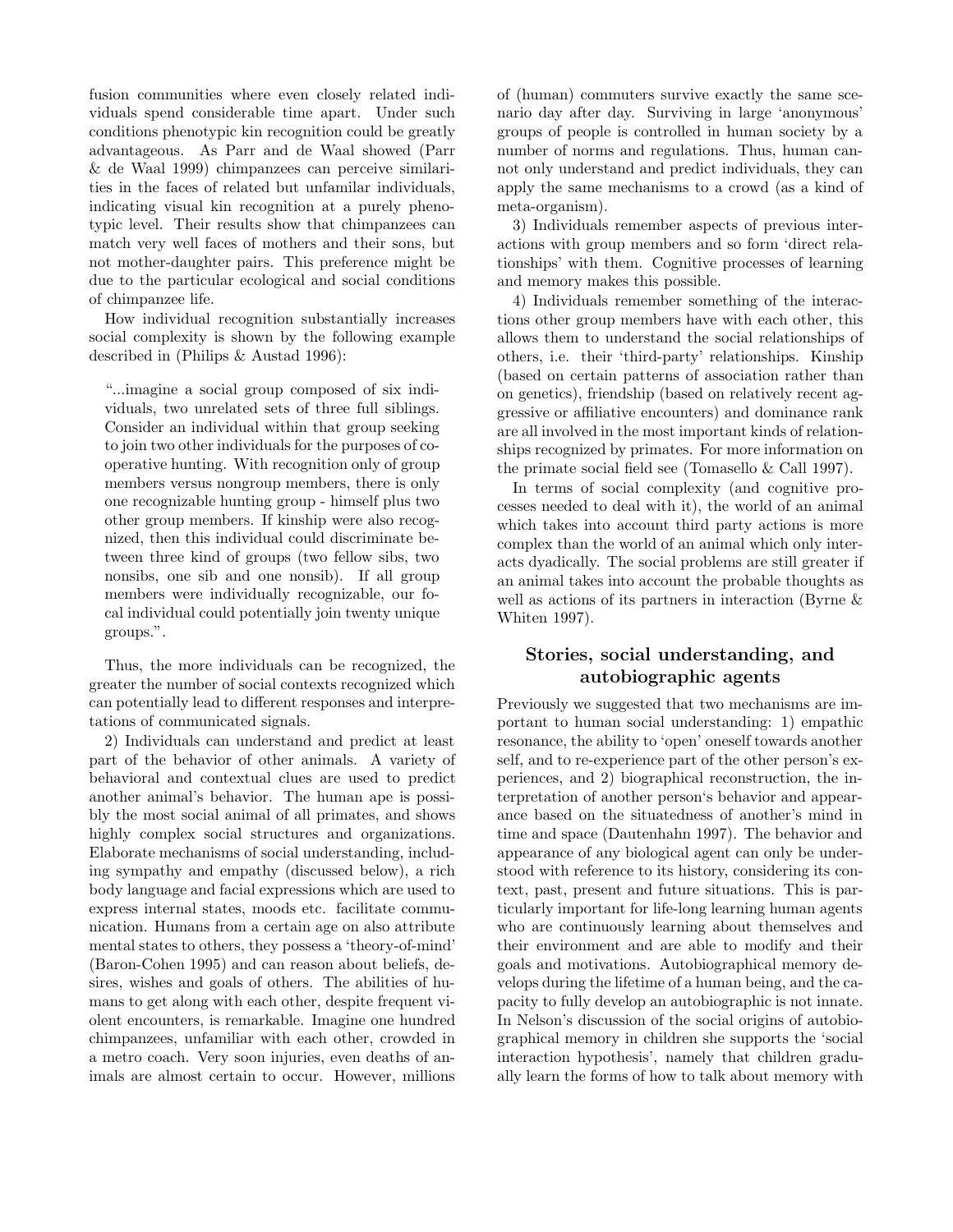others, and thereby learn how to formulate their own memories as narratives (Nelson 1993).

Humans are constantly telling and re-telling stories about themselves and others. Humans are autobiographic agents, agents which are embodied and situated in a particular environment (including other agents), and which dynamically reconstruct their individual 'history' (autobiography) during their lifetimes (Dautenhahn 1996). The biologist Steven Rose uses the term lifelines in order to refer to an living organism's trajectory through time and space which make each organism an 'individual': "..it is in the nature of living systems to be radically indeterminate, to continually construct their - our - own futures, albeit circumstances not of our own choosing" ((Rose 1997), p. 7).

Telling (part of) a plausible autobiographical story to others is more than showing a plausible sequence of episodic events, it includes the construction of a plausible story based on one's goals, intentions and motivations. If we listen to a story originating from a completely different cultural background, then the main problem of understanding is usually not to figure out what the actors do, but why they are doing it, i.e. understanding their goals and intentions. Once we understand the underlying motivations for their behavior it helps us to make the link to similar situations which we, the listeners, experienced ourselves. We then might recall events which are from their appearance completely different, but the meaning these events had to us could be similar, which allows an understanding on a level of similarity which addresses the experiential, rather than cognitive aspects of story understanding.

This creative aspect of story-telling, i.e. to tell autobiographic stories about oneself and biographic reconstructions about other persons, is linked to the empathic, experiential way of relating other persons to oneself. Story-telling is therefore a central mechanism in human social understanding.

#### **The Social Life of** Lemur catta

To give an example of the social life of a non-human primate: The primate Center at Duke University gives the following information on Lemur catta, a prosimian primate unique to Madagascar: "Ring-tailed lemurs are found in social groups of 3 - 25 individuals. Females remain in the group to which they were born for their entire lives, while males may change groups when they reach sexual maturity. Ringtail groups range over a considerable area each day in search of food. All group members use this common home range, and groups are often aggressive towards other groups at the borders of these areas. Females are usually dom-

inant to males, which gives them referential access to food and the choice of whom to mate with. (Female dominance in primates is unique to prosimians.) Social bonds within the group are established and reinforced by grooming. Prosimians groom in a rather unique way, all prosimians (ringtail lemurs included) have six lower teeth that stick straight out from their jaw, forming a comb that the animals use to groom their fur and the fur of other members of their social group." (http://www.duke.edu/web/primate/).

Lemur catta is very popular with many people because these creatures are seen as very gentle and 'friendly' primates. According to Jolly (Jolly 1966) the fact that social lemurs show the usual primate type of society and social learning without the capacity to manipulate objects as monkeys do, might indicate the primacy of social intelligence in the evolution of primate intelligence. Although it is likely that lemurs can interpret a variety of social cues in order to predict others and use body 'language' and social grooming as social cohesion mechanisms (for which humans mainly use language (Dunbar 1993)), they are not known to be elaborate story-tellers. According to Nelson (Nelson 1993) "an important development takes place when the process of sharing memories with others through language becomes available as a means of reinstating memory...Language opens up possibilities for sharing and retaining memories in a culturally shared format for both personal and social functions. Sharing memory narratives is important to establish the new social function of autobiographical memory, as well as to make reinstatement through language possible." Thus, autobiographical memory as we know it, i.e. human style autobiographical memory, seems to go hand in hand with the development of language. Lemurs are not likely to be able tell us stories about themselves and others, even if we would be able to fully understand their communication system. However, humans interpret the lives of these gentle and beautiful lemurs in the most natural way, namely as stories, and tales.

Of course we cannot look into a lemur's mind, so this is a field of speculation. Neither do we know what stories elephants and dolphins are telling, and what a 'story' could mean to their lives in the first place. However, imagine that young dolphins grow up while being taught the structure of narratives through storytelling, with their parents, peers and relatives, then the structure of these stories can be expected to be well adapted to life and living as a dolphin, and adapted to the structure of the dolphin's mind, and it might turn out not to be compatible to the human mind. The way humans tell stories might only be one instantiation in a huge space of possible story-telling minds, natural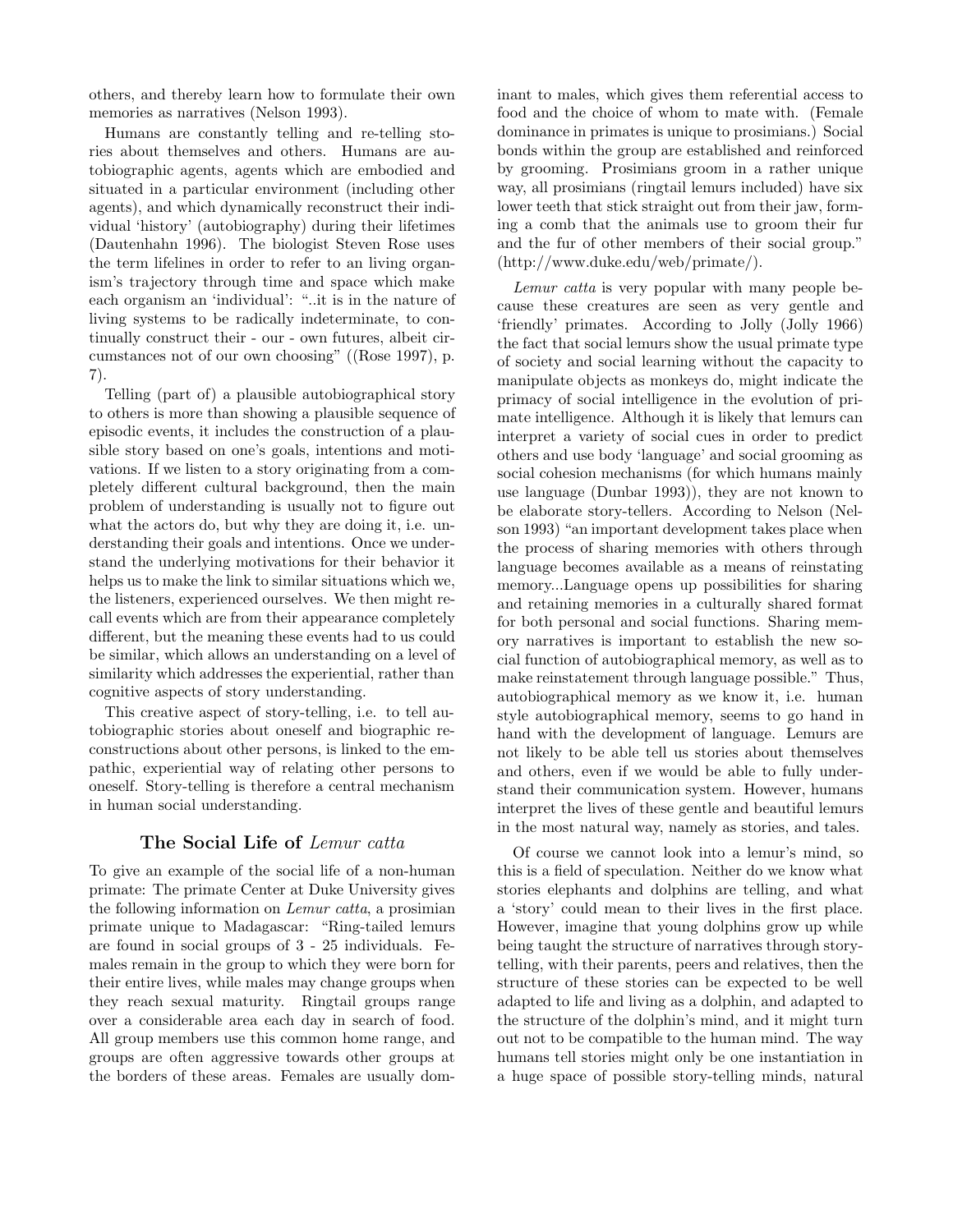and artificial.

## **Autism and Believable Agents**

In natural sciences experimentation is often driven by the insight that by mere undisturbed observation of an animal numerous explanations and models might match the observations, and that only disturbances and observations on how the animal copes with them can be used to test hypothesis. To give an example: a stick insect walking with its nicely coordinated tripod gate does not reveal by observation whether a central pattern generator or distributed control is underlying the tripod gait pattern. Both architectures (and various others, too) can produce tripod gait. In addition to neurophysiological experiments, experiments proved successful where e.g. obstacles were used to interrupt the normal tripod gait. The animal could nicely cope with this situation and the way how it did it ultimately led to the construction of a six-legged robot as a 'working model' (Cruse 1990), (Cruse et al. 1991). Similarly, people with brain damage can provide scientifically 'interesting' cases for brain scientists (Sacks 1985). Likewise, for the investigation of social intelligence and narrative, people with autism can show us forms of sociality which are very different from what we are used to.

In (Dautenhahn 1997) I suggested that an impairment of the processes of empathic understanding and biographical reconstruction might contribute to the symptoms which people with autism show, who are generally not able to build up 'normal' social relationships, nor can they show 'adequate' behavior in social interactions. Autistic people definitely possess strong emotions, but they seem to lack the ability of empathy and attribution of mental states to other people. Moreover, children with autism generally do not show pretend-play with dolls or stuffed animals.

A set of standardized experiments are used to identify autistic symptoms in children, among them experiments in which a particular story is presented and the child has to answer questions about the actors' current beliefs (false belief test). The 'Sally-Anne' test (Baron-Cohen, Leslie, & Frith 1985) is about two dolls. 1) Sally and Anne are together in a room, 2) Sally puts a marble in a basket and leaves the room, 3) Anne takes the marble out of the basket and puts it into a box, 4) Sally returns. The child is then asked where Sally will look for the marble. Normal children until the age of four and most autistic children (of all ages) give 'Anne's box' as the answer, e.g. they cannot attribute to Sally a different belief then they have themselves (and they know that the marble is now in Anne's box). Tests like the Sally-Anne test require you to be able to

distinguish yourself and your beliefs and perceptions from those of others: what I know, believe, perceive, feel is not necessarily identical with what you know, believe, perceive, feel. This ability is not innate, children develop this ability during their first years of life. By the age of 3-4 years a child's 'theory-of-mind' is usually well developed, while most children with autism will not succeed. The term 'theory-of-mind' has recently been replaced by the term 'mind-reading', in order to express that the skill to understand the social world is not necessarily 'theory-based' (e.g. based on a set of axioms and logical rules). Moreover, interpersonal processes of joint-attention and/or empathy are alternative approaches to autism, see discussion e.g. in (Dautenhahn 1997).

I am not aware whether experiments have been done with autistic children's understanding of stories with believable characters like Luxo Jr. or Toy Story, but the evidence from false belief tests suggests that they will have difficulty understanding the story, the intentions and goals of the actors, and that empathic understanding will be difficult. Children with autism often respond well to toys which have distinctive tactile, motor, sound or other features which children with autism are interested in. Observations (Rachel Smith 1999, pers. comm.) show that at least some children with autism enjoy to interact with one of the latest robot pets, the Furby (http://www.game.com/furby/index.html), for reasons which are yet unclear. It is unlikely that the children like Furbies because they are 'cute', have 'big eyes', and features other children find attractive (features which invite children anthropomorphizing the toys). Tests which we did at the end of 1998 using a robot doll (designed and programmed by Aude Billard, see (Billard, Dautenhahn, & Hayes 1998)) indicate that children with autism did not respond particularly well to the 'doll features' of the robot but rather to the 'reactive part', i.e. they were interested in investigating the sensory 'channels' of the doll and other details which made the robot reacting. More information on the project AURORA which aims at using a mobile robot as a remedial tool for children with autism is given in (Dautenhahn 1999), (Werry & Dautenhahn 1999).

However, some people with autism show animal empathy (i.e. they can 'understand' animals), so a mechanism of empathic resonance (with animals) seems to exist. Moreover, some high-functioning people with autism can learn and train themselves in social behavior to some extent, by learning and applying generic rules of human interaction, although they usually fail to recognize ideosyncratic social cues (i.e. they fail to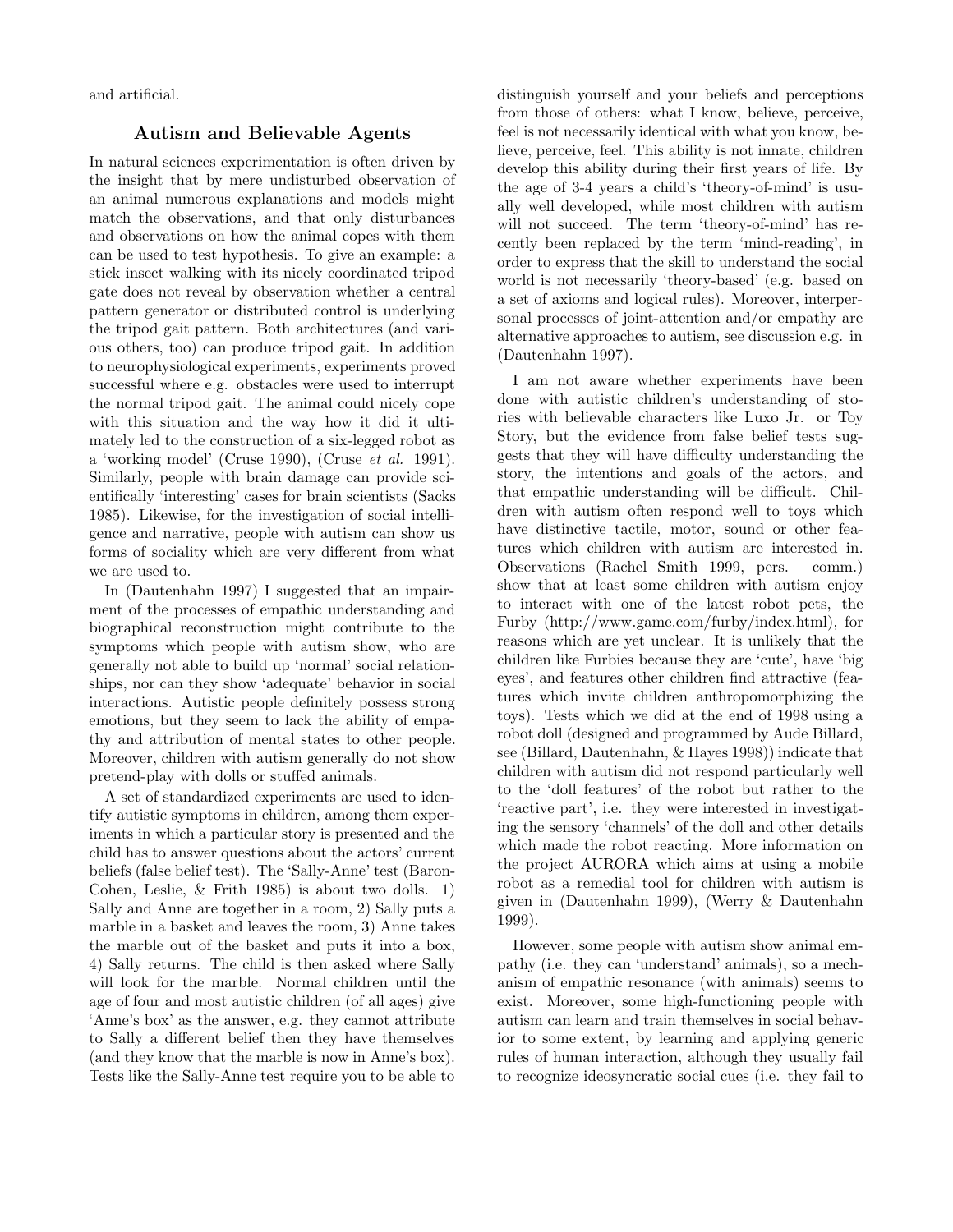construct the individual biographic history). Thus, I expect that the more human-like actors in a story are, the more sophisticated their behavior is, i.e. the more biographical reconstruction of the story is required, the more difficulty people with autism will have to understand the story. Children with autism need structure in their lives, they prefer to stick to a fixed daily routine, and they have difficulty to remember and describe what *actually* happened to them, in contrast to what usually happens to them. This suggests an impairment of narrative skills, in particular those narratives which are special and individual and which contribute to autobiographical memory.

According to Nelson (Nelson 1986) children experience their day as a series of scripts (as suggested in (Schank & Abelson 1977)) and routines which help them to structure their world of experiences and language. Scripts help them to understand what is going to happen and who is going to do what. However, as Bruner points out (Bruner 1991), narratives require scripts as necessary background (the 'skeleton'), but they do not constitute narrativity itself. Scripts are not 'worth telling' unless they include the 'unusual', breaches, violations to the script which make a story interesting.

People with autism have difficulty relating to people, including difficulty in telling stories about themselves. Powell (Stuart Powell 1999, pers. comm.) therefore recommends that in teaching people with autism pointers have to be given explicitly about what is important and useful (to remember) and what is not.

# **Requirements for Narrative Agents**

Evidence indicates that in the evolution and development of natural social intelligence story-telling can hardly be separated from the primate social field. Research in primatology points to the importance of social intelligence for the evolution of primate intelligence (phylogeny), autism shows how fundamentally an impairment of social skills can influence the life of people, even if they show good non-social skills of intelligence (ontogeny). Thus, in order to make artificial (hardware or software) agents story-tellers, we have to give them not only language but social intelligence. Based on our analysis of the primate social field the following list of necessary requirements for a story-telling agent is suggested:

- 1. Ability to recognize individuals. Agents need to recognize other agents.
- 2. Ability to understand others, most elaborated in humans which show complex mechanisms of empathy,

biographical reconstruction, and an individual autobiography. Agents need social skills, ways to figure out what other agents are doing and the ability to communicate with them.

- 3. Ability to predict the behavior of others and outcomes of interaction. Agents need enough 'experience' and background knowledge in order to predict the future, and make the link to the past and present.
- 4. Ability to remember and learn interactions with others and to build direct relationships: As we discussed above the upper limit of the group size was estimated for humans as 150 , representing a cognitive limit on the number of individuals with whom one person can maintain stable relationships, as a function of brain size. The 'brain' of a software or robotic agent (at least in terms of storage capacity) can be huge. Thus, agents can have many friends.
- 5. Ability to remember and learn interaction between others, to understand third-party relationships. Since human communication is dominated by gossiping about other people, artificial agents talking about other agents seems to be suggested.

Building an artificial story-telling agent based on its social field contradicts the traditional GOFAI view of intelligence. If related to psychology/social sciences at all, then the GOFAI view is linked with Piaget's view of the child as a solitary thinker (Lee & Gupta 1995). Here, the cognitive development from child to adult is based on qualitatively different universal stages. The social context might assist development, but the child's own activity plays the essential role in the progression of cognitive stages. At the center of Piaget's theory is the isolated child as a 'little scientist', namely exploring and testing the world on its own. According to Piaget the child goes through different stages or periods according to an invariant sequence which holds across cultures. This view is challenged by the developmental psychologist Vygotsky and his view of the 'child in society' (Wertsch 1985). The notion of agents and narratives which we outlined in this paper is more related to Vygotsky's ideas. Here, interactions with adults and peers and teaching are essential for cognitive development, the social and cultural context matters. Human cognitive capacities change as a result of historical development and new cultural tools (technological and psychological tools). Vygotsky's work addresses how the child acquires cultural tools through development and in interaction with other persons. He argues that concepts, language, voluntary attention and memory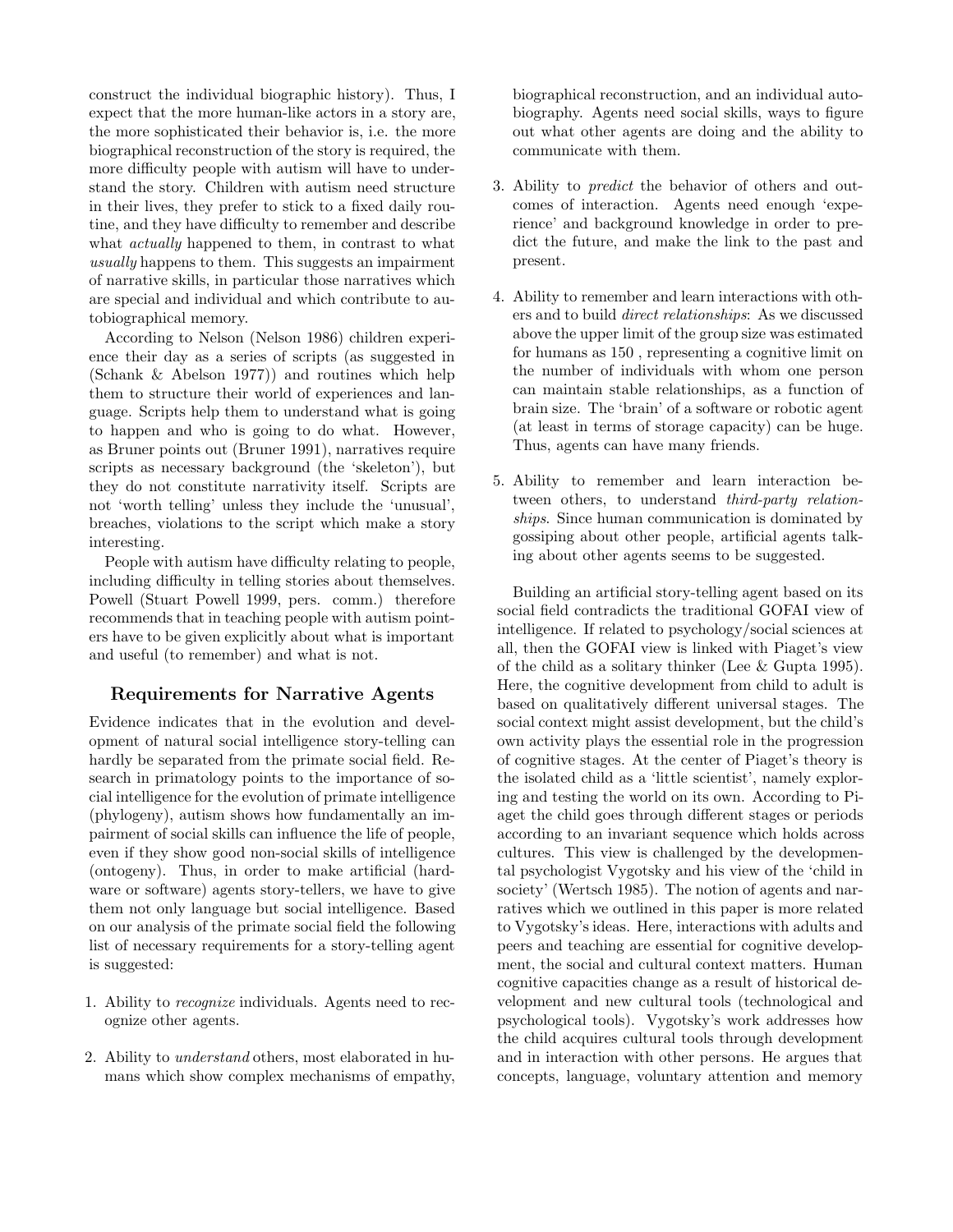originate in culture, i.e. are interpersonal processes before they become internalized by the child as intrapersonal processes. Vygotsky stresses the role of teaching, in particular for guiding the development of abstract modes of thought. A discussion of Vygotsky's theory applied to experiments with socially intelligent robotic agents can be found in (Dautenhahn & Billard 1999).

## **Can Social Intelligence be Tested?**

GOFAI research has long focused on the Turing-Test, as the ultimate test for artificial intelligence. Recently, the Prisoner's Dilemma (a simple two-person game, originating in game theory) is often used to demonstrate 'social skills' of simulated agents, however, the simulations are often not addressing any aspects relevant in real-life social interactions.

An agent which is able to get a special discount while talking to a human on the phone and making a hotelroom reservation might better address real-life social skills. An advanced version of such an agent, which can participate in a budget committee meeting and succeeds in getting the money, would be an example of a truly successful Machiavellian agent (cf. (Sindermann 1982)).

Can social intelligence and mind-reading be taught? Howlin et al. (Howlin, Baron-Cohen, & Hadwin 1999) give a practical guide to teaching children with autism to mind-read. They distinguish three classes of mental state concepts (emotion, pretence/play, informational state-belief) which are addressed on five levels of mental state teaching. Assessment and teaching procedures are described for each of these levels and classes. To give an example, teaching about emotions consists of the following levels: 1) recognition of facial expression from photographs, 2) recognition of emotion from schematic drawings, 3) identification of situation-based emotions, 4) desire-based emotions, and 5) belief-based emotions.

Can we teach an artifact to mind-read in a similar way as we teach a child with autism? What kind of test for social intelligence is suitable? The Sally-Anne-Test which we described above could qualify to assess the 'mind-reading' skills of agents. However, as an anonymous reviewer pointed out, an appropriate logical framework might allow passing the Sally-Anne-Test. However, the crucial step is not the 'logic behind' this test, but the understanding of the situation and the particular context, the attribution of beliefs based on previous experience and knowledge about oneself and other persons, the grounding of mental concepts in observations and interactions, i.e. it requires processes of understanding in a situated, embodied agent which is able to properly perceive, interpret and act

in social contexts, being able both to generalize from individual experiences to general rules of social interactions, and to reconstruct individual experiences. As Howlin et al. discuss (Howlin, Baron-Cohen, & Hadwin 1999) there are no simple recipe books which can teach mind-reading and overcome the fundamental disabilities in autism: "Understanding - and reacting appropriately to - people's emotions, involves more than the ability to recognize a few clear and relatively simple emotions from pictures and cartoons. Whether a situation is construed as being happy, sad or frightening will depend, not only on the current context but on the past history of the individual(s) involved. Moreover, facial expression alone may not always be a true representation of how someone is feeling - a smile, for example maybe used in a brave attempt to disguise sadness or pain. And, being able to recognize certain unambiguous emotions in other people, may not necessarily help children with autism fully understand or cope with their own emotional responses, especially if these differ from those of others.".

Thus, as we discussed earlier, social understanding requires an autobiographic agent which is able to reconstruct its own and other people's experiences, an agent with a history, an agent which has a body as the point of reference which gives a unique perspective on the (social) world, which allows to generalize from experiences and to reconstruct specific, individual experiences.

Humphrey (Humphrey 1988), in a famous paper (originally published in 1976) which discusses primate intelligence, argues for the necessity of developing a laboratory test of 'social skill'. His suggestion is: "The essential feature of such a test would be that it places the subject in a transactional situation where he can achieve a desired goal only by adapting his strategy to conditions which are continually changing as a consequence partly, but not wholly of his own behavior. The 'social partner' in the test need not be animate (though my guess is that the subject would regard it in an 'animistic' way); possibly it could be a kind of 'social robot', a mechanical device which is programmed on-line from a computer to behave in a pseudo-social way.". Thus, for Humphrey a test of social intelligence does not measure social 'reasoning', but addresses a social interaction situation. Nowadays we do have humanoid social robots (e.g. (Breazeal & Scassellati 1999), (Breazeal & Scassellati 2000)) which, in case they are accepted by human and non-human primates, could take the role of the interaction partner in such a social intelligence test. Generally, interactions between animate and inanimate social agents can indicate what kind of social knowledge is necessary in order to achieve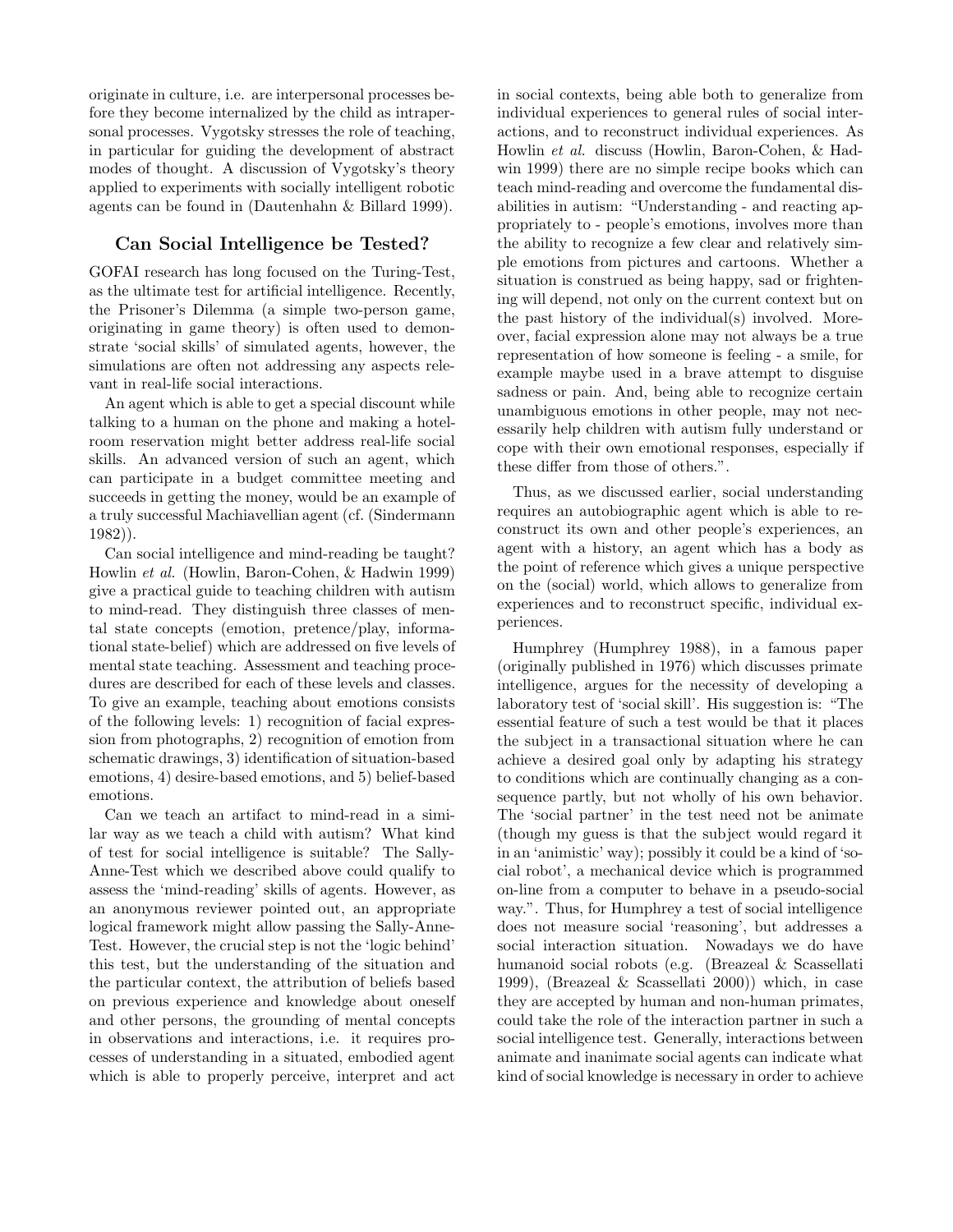a certain social behavior, e.g. how much 'theory' a social (and autobiographic) agent requires in order to be able to read others' minds.

Narrative agents as we know them, e.g. humans, are social agents, are growing up in a society, learning about other agents and how to predict them. For narrative agents as they could be, in software or hardware, can it be otherwise?

#### **References**

Baron-Cohen, S.; Leslie, A. M.; and Frith, U. 1985. Does the autistic child have a "theory of mind". Cognition 21:37–46.

Baron-Cohen, S. 1995. Mindblindness. An essay on autism and theory of mind. Cambridge, London: A Bradford Book, The MIT Press.

Billard, A.; Dautenhahn, K.; and Hayes, G. 1998. Experiments on human-robot communication with robota, an imitative learning and communication doll robot. Technical Report CPM-98-38, Centre for Policy Modelling, Manchester Metropolitan University, UK.

Breazeal, C., and Scassellati, B. 1999. How to build robots that make friends and influence people. To appear in Proc. IROS99, Kyonjiu, Korea.

Breazeal, C., and Scassellati, B. 2000. Infant-like social interactions between a robot and a human caretaker. To appear in Special issue of Adaptive Behavior on Simulation Models of Social Agents, guest editor Kerstin Dautenhahn.

Bruner, J. 1991. The Narrative Construction of Reality. Criticial Inquiry 18(1):1–21.

Byrne, R. W., and Whiten, A. 1988. Machiavellian Intelligence. Clarendon Press.

Byrne, R. W., and Whiten, A. 1997. Machiavellian intelligence. In Whiten, A., and Byrne, R. W., eds., Machiavellian Intelligence II Extensions and Evaluations. Cambridge University Press. chapter 1, 1–23.

Cruse, H.; Dean, J.; Müller, U.; and Schmitz, J. 1991. The stick insect as a walking robot. In *Proc. ICAR Fifth* Int. conference on Advanced Robotics, vol. 2, 936–940.

Cruse, H. 1990. What mechanisms coordinate leg movement in walking arthropods? Trends in Neurosciences  $13(15-21)$ .

Dautenhahn, K., and Billard, A. 1999. Studying robot social cognition within a developmental psychology framework. Proc. Eurobot99, Third European Workshop on Advanced Mobile Robots, September 1999, Switzerland.

Dautenhahn, K. 1996. Embodiment in animals and artifacts. In Embodied Cognition and Action. AAAI Press, Technical report FS-96-02. 27–32.

Dautenhahn, K. 1997. I could be you – the phenomenological dimension of social understanding. Cybernetics and Systems 25(8):417–453.

Dautenhahn, K. 1998. The art of designing socially intelligent agents: science, fiction and the human in the loop. Applied Artificial Intelligence Journal, Special Issue on Socially Intelligent Agents 12(7-8):573–617.

Dautenhahn, K. 1999. Robots as social actors: Aurora and the case of autism. Proc. CT99, The Third International Cognitive Technology Conference, August, San Francisco.

de Waal, F. 1982. Chimpanzee politics: Powever and Sex among apes. London: Jonathan Cape.

Dunbar, R. I. M. 1993. Coevolution of neocortical size, group size and language in humans. Behavioral and Brain Sciences 16:681–735.

Howlin, P.; Baron-Cohen, S.; and Hadwin, J. 1999. Teaching Children with Autism to Mind-Read. John Wiley and Sons.

Humphrey, N. K. 1988. The social function of intellect. In Byrne, R. W., and Whiten, A., eds., Machiavellian Intelligence: Social Expertise and the Evolution of Intellect in Monkeys, Apes, and Humans. Clarendon Press, Oxford. 13–26.

Jolly, A. 1966. Lemur social behavior and primate intelligence. Science 153:501–506.

Lee, V., and Gupta, P. D. 1995. Children's Cognitive and Language Development. Blackwell.

Nelson, K. 1986. Event Knowledge: Structure and Function in Development. Hillsdate, NJ: Lawrence Erlbaum Associates.

Nelson, K. 1993. The psychological and social origins of autobiographical memory. Psychological Science 4(1):7– 14.

Oliphant, M. 1999. Cultural transmission of communication systems: Comparing observational and reinforcement learning models. In Dautenhahn, K., and Nehaniv, C., eds., Proc. AISB'99 Symposium on Imitation in Animals and Artifacts. Society for the Study of Artificial Intelligence and Simulation of Behaviour. 47–55.

Parr, L. A., and de Waal, F. B. M. 1999. Visual kin recognition in chimpanzees. Nature 399:647–648.

Philips, M., and Austad, S. N. 1996. Animal communication and social evolution. In Bekoff, M., and Jamieson, D., eds., Readings in Animal Cognition. MIT Press. 257–267.

Read, S. J., and Miller, L. C. 1995. Stories are fundamental to meaning and memory: for social creatures, could it be otherwise? In Wyer, R. S., ed., Knowledge and Memory: the Real Story. Lawrence Erlbaum Associates, Hillsdale, New Jersey. chapter 7, 139–152.

Rose, S. 1997. Lifelines. Biology, Freedom, Determinism. Penguin Books.

Sacks, O. 1985. The man who mistook his wife for a hat. Summit Books.

Schank, R. C., and Abelson, R. P. 1977. Scripts, Plans, Goals and Understanding: An Inquiry into Human Knowledge Structures. Hillsdale, NJ: Erlbaum.

Sindermann, C. J. 1982. Winning the Games Scientists Play. New York, London: Plenum Press.

Tomasello, M., and Call, J. 1997. Primate Cognition. Oxford University Press.